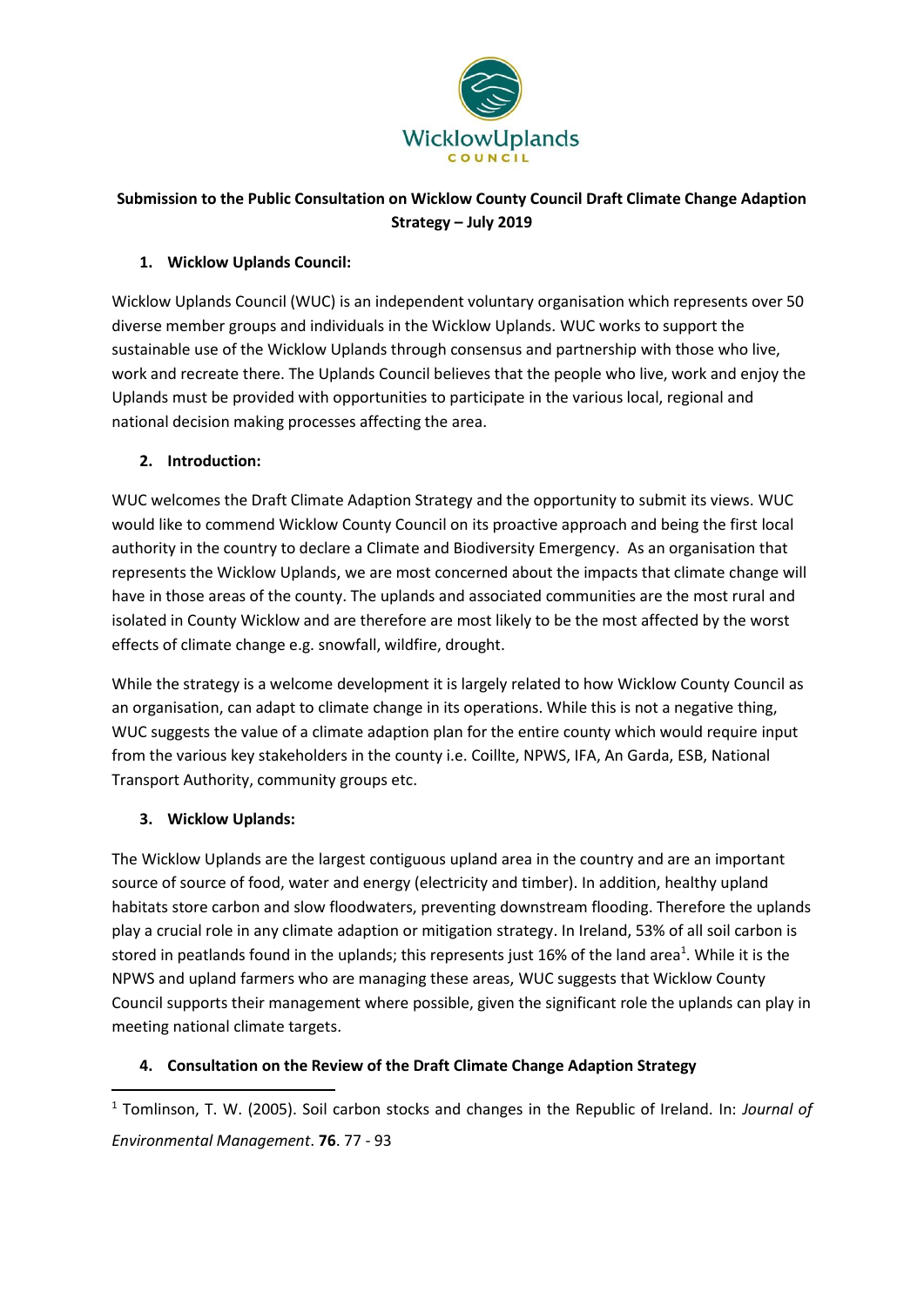WUC fully supports the vision to reduce the impacts of future climate change related events and make Wicklow a climate resilient county. We wish to comment on the strategy under its various headings.

# *4.1 Adaption vs Mitigation*

As defined in the strategy, 'Climate Mitigation' seeks to prevent climate change while 'Climate Adaption' seeks to respond to the impacts of climate change. WUC acknowledges that there is some mitigation measures included in the draft strategy. However, we suggest that there needs to be a greater focus on mitigation which would support a preventive approach rather than focusing on adapting to the worst impacts of climate change. The successful implementation of mitigation measures will also be important in the transition to a more low carbon and environmentally sustainable economy, as set out in the Governments Climate Action Plan 2019.

### *4.2 Mitigation*

As above, the strategy briefly sets out the mitigation activities that Wicklow County Council, as an organisation, will carry out. The plan also briefly mentions the development of Sustainable Energy Communities (SECs) in the County. Supporting these SECs will be very significant in supporting climate mitigation at a community level. WUC suggests that Wicklow County Council provide ongoing support, for example; training, advice or grant support, to these SECs to ensure their success. WUC also suggests that a portion of the annual Community Grants Scheme be prioritised for climate related or energy saving projects

# *4.3 Demography and Socio-economics*

The strategy recognises that a high proportion of Wicklow residents commute outside of the county for employment. The lack of public transport in Wicklow means that commuters are heavily reliant on their cars. A better public transport network in the county would support the Council's aim of a modal shift towards sustainable transport and greatly reduce carbon emissions.

The plan does not specifically refer to the lack of broadband and mobile phone signal in many areas of upland and rural Wicklow. This lack of such critical infrastructure means that rural enterprise and working from home is not a possibility in many cases. Supporting the development of this network would provide greater opportunities within the county and further reduce car commutes.

# *4.4.Assets and Infrastructure:*

As mentioned above, there is a significant lack of public transport services in the County. WUC recognises that this is largely the role of National Transport Authority, however better public transport services throughout the county, and in particular links across the county, are vital. This would reduce car dependency for commuters. It would also provide greater opportunities for visitors without cars.

There is no mention in the strategy of charging points for electric vehicles (EVs). As the Government is promoting the shift to EVs there needs to be significant investment in electric charging points right around the county in all towns and villages, not just in larger towns.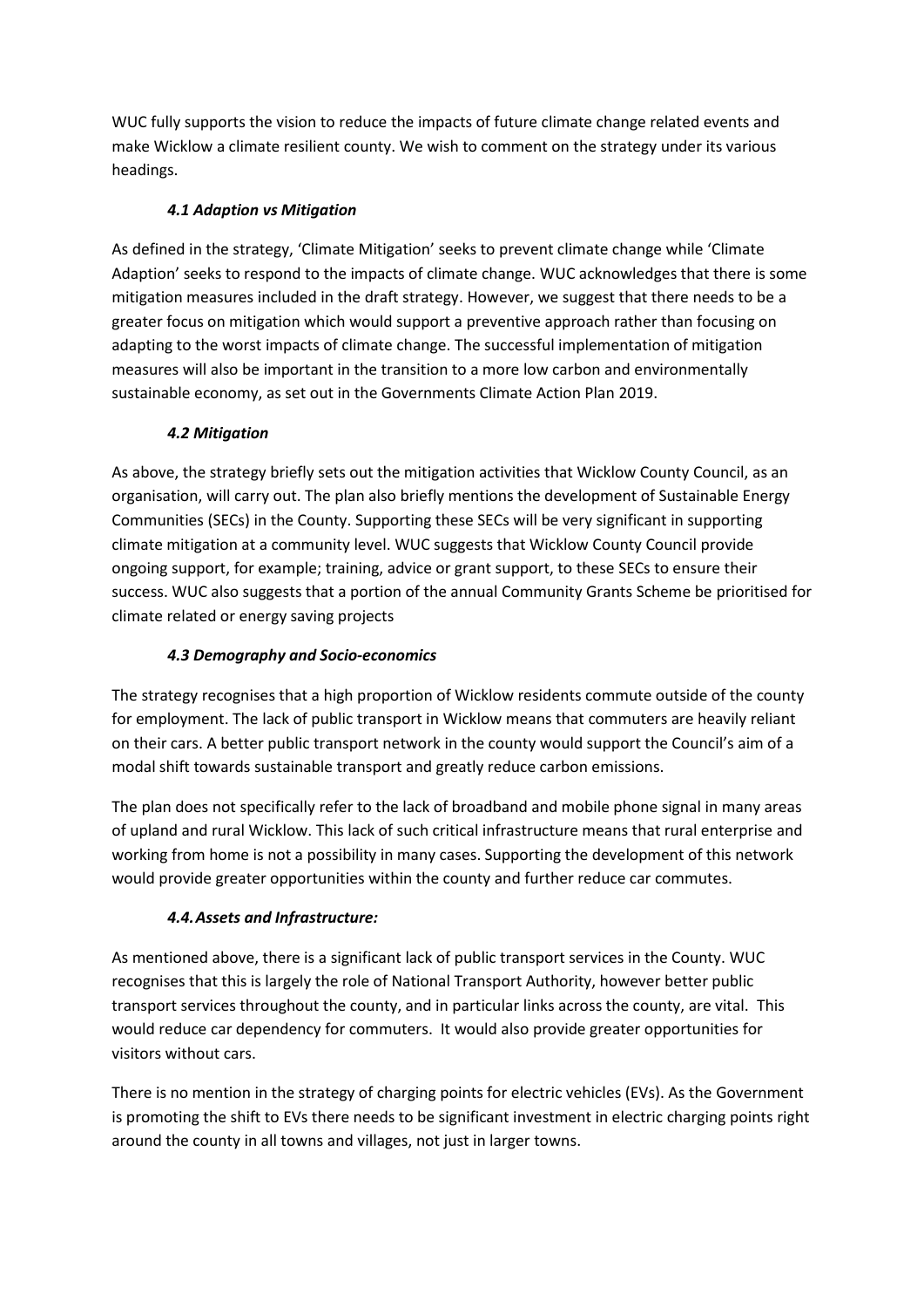The strategy refers to the 'growing renewable energy sector with wind energy'. While WUC fully supports renewable energy there is concern that South Wicklow in particular, is being targeted for the development of industrial scale wind farms. These developments are having an impact on the local residents and the communities in South Wicklow. WUC believe that it is important to utilise all renewable energy sources sited and planned in accordance with sensible relevant policies and guidelines.<sup>2</sup> All developments, and in particular wind energy developments, should take full cognisance of environmental and aesthetic impact on the landscape. However, further onshore wind developments should be delayed until the new Government Policy on Wind Energy Guidelines has been published. WUC would also remind Wicklow County Council that there are other renewable energy sources such as water power, solar photovoltaic and biogas that may be less obtrusive and cause less environmental damage during and upon installation.

#### *4.5 Case Studies:*

WUC would like to comment specifically on Case Study 3; Heat Wave and Drought Summer 2018. The heatwave resulted in a number of devastating wildfires taking hold in the uplands. Given the predicted increase in temperatures it is very likely that we will witness more fires like these. One of the main reasons for these wildfires is the accumulation of mature vegetation. This is in part due to current restrictive legislation which only allows landowners to use controlled burning as a means to manage excess vegetation, from September 1<sup>st</sup> to February 28<sup>th</sup>/29<sup>th</sup>. Traditionally, upland farmers used controlled burning to manage vegetation in March when weather conditions were more conducive but before vegetation is too dry. This practice created firebreaks, prevented the spread of wildfire and supported upland biodiversity. The current legislation has seen a rise in the extent and frequency of uncontrolled wildfire in the uplands. WUC has lobbied successive governments to extend the current season to allow for controlled managed burning within a realistic timeframe. Effective vegetation management in the uplands should be an important climate adaption action.

The environmental damage of wildfires apart from the cost of putting them out and protecting lives and property, is not always understood. The air pollution with increased carbon dioxide, dioxins and other hazardous chemicals together with particulate matter is obvious health hazard, but the burning releases the sequestered carbon from the burnt peat layers that then are eroded sometimes down to the level of the subsoil. As Wicklow is the water catchment area for much of Leinster, the increased turbidity of the water caused by erosion is a significant cost factor in the production of drinking water.

# *4.6 Climate Risk Identification*

WUC would like to highlight there is erosion and scarring frequently caused by wildfires. In addition, erosion and scarring is already a feature along the many upland walking routes (4.1.20) due to the popularity of such routes. WUC and Mountaineering Ireland have identified over 100km of upland path which are currently impacted by erosion. As well as increasing the likelihood score, WUC suggests the impact score should also be increased. Damage to environmentally significant upland

**.** 

<sup>2</sup> Wicklow Uplands Council, Renewable Energy Policy 2009